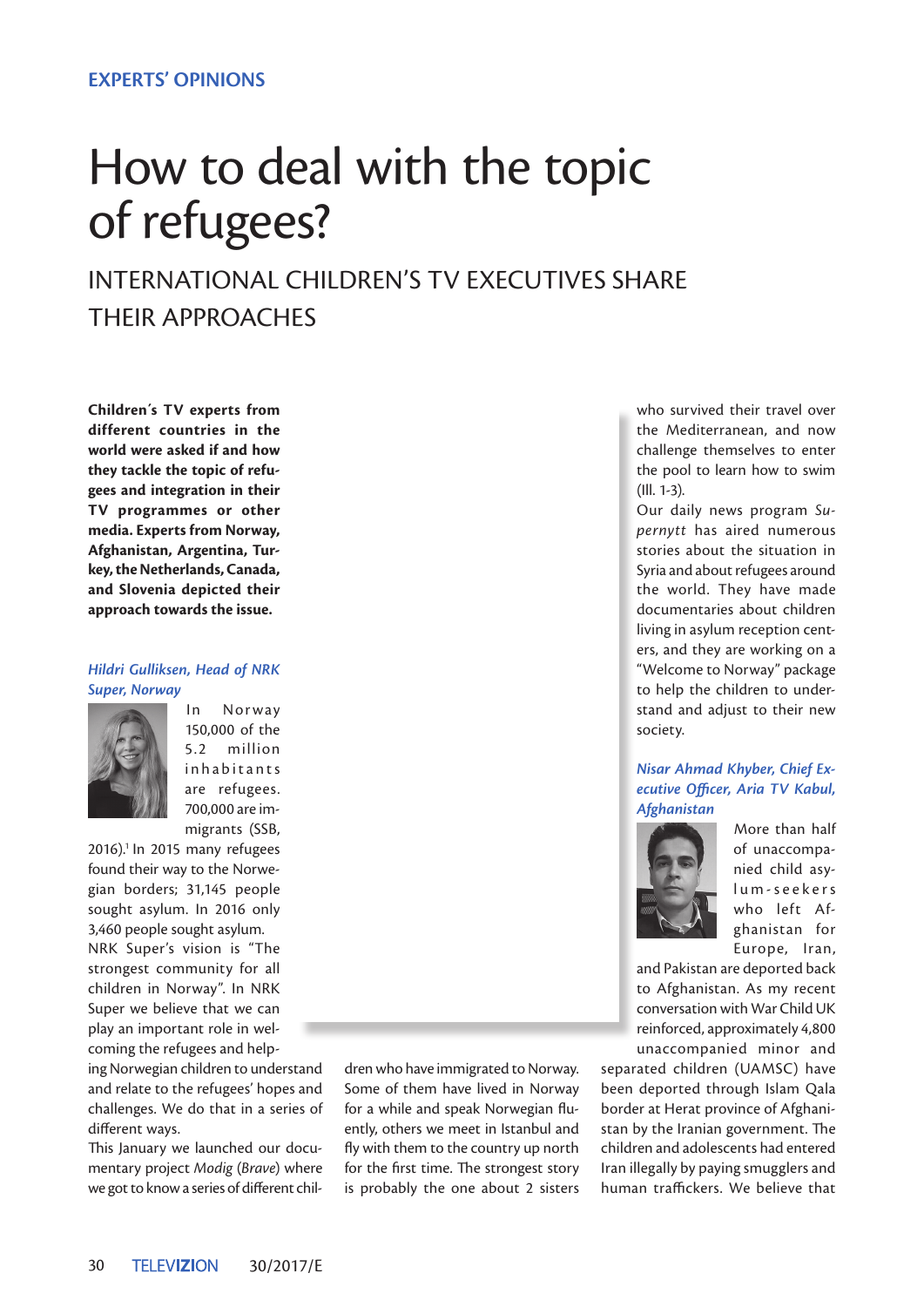# **EXPERTS' OPINIONS**

addressing this problem is the most important way to enable the government of Afghanistan and the international society to take the matter seriously. We also believe that it is supposedly their job and that lobbying meetings on how they can further their work on the issue of UAMSC and a robust awareness raising campaign through tri-media (print, radio, and TV) should be conducted.

Aria as an exclusive TV channel for kids and teens is looking for a funding opportunity to produce documentaries on the UAMSC and interview as many of these children as possible to understand what they have gone through, to spread awareness of the ups and downs they have faced on their way to their desired destination for seeking asylum, to discuss illegal immigration and risks …

Along with UAMSC, there has been a large number of other Afghan kids who have been forced to return home from European countries, Iran, and Pakistan since 2015. Some of these kids used to study in schools from where they have been forced to leave without being able to take transfers to schools in Afghanistan; most of them have no access to education, health facilities, and pure water.

We will reach out to refugee kids to do the following:

- Analyze their primary needs by interviewing them face-to-face in order to influence others,
- arrange the greatest educational and entertainment programs by kids for kids to
- make their voice stronger to make them aware of their social life and so on.

## *Karina Wroblewski, Head of Pakapaka, Argentina*

"Something familiar, resplendence in those faces. Perhaps it is the memory of our own history as refugees, or a certain human vulnerability that is more than familiar for us."

David Grossman, Israeli writer



Argentina is a real crucible of races, a territory that before the arrival of the Spaniards was inhabited by native people and then received the

successive immigration waves: European, Asian, and American. Over time, this mobility has made Argentina a multiethnic and multicultural country. Besides immigration, the country has received refugees. According to  $ACNUR<sup>2</sup>$  – which defines "refugee" as a person who escapes from armed conflicts or persecution and whose situation of danger and vulnerability forces them to cross borders seeking safety − about 5,000 refugees live in Argentina. And in this year, the first − and few − Syrian families came among the thousands of asylumseekers who attempted to escape the war.

Such a country composition makes us deal with cultural diversity and pluralism with responsibility and critical thought. It is essential to transmit the ideas of respect to the others and not just the idea of tolerance. This is because tolerance implies an asymmetrical relationship between the one who tolerates and the one who must be tolerated. Respect is the ability to put ourselves in the place of the other and to have the humility that allows us to learn and enrich ourselves in this new bond.

With these ideas as our main axes, in Pakapaka we accept the challenge of generating contents that promote reflection on the idea of the other, respect and solidarity, and the construction of solid values that will allow us to build a more friendly society. These values are included in each of Pakapaka's series and programs.

In the specific case of the refugee issue, we bring the subject to the screen through *Alta Noticia*, the first Argentinian news TV program for kids that without parody and with high professionalism provides tools so that boys

and girls can learn to handle the great amount of information that rains down on them. We produce reports that help understand the complex world we are living in, always in the illusion that we can make a better one, a fairer world, a world of integration, where the idea of that land of hope which those children dream of when leaving their countries is possible. A land of hope for everyone.

### *Ismihan Yilmaz, Deputy Head of TRT Çocuk, Turkey*



TRT Çocuk is a public broadcaster that was founded in 2008. Since then, it has played a crucial role to help develop the animation industry in Turkey.

TRT Çocuk pays close attention to fulfil its social responsibilities and puts a lot of effort into all areas related to children.

In Turkey, many diverse cultures live together in harmony with different languages, religions, ethnic origins, and cultural riches. This experience forces TRT Çocuk to be active in the international arena. For example, the annual 23 April National Sovereignty and Kids Festival which is the only international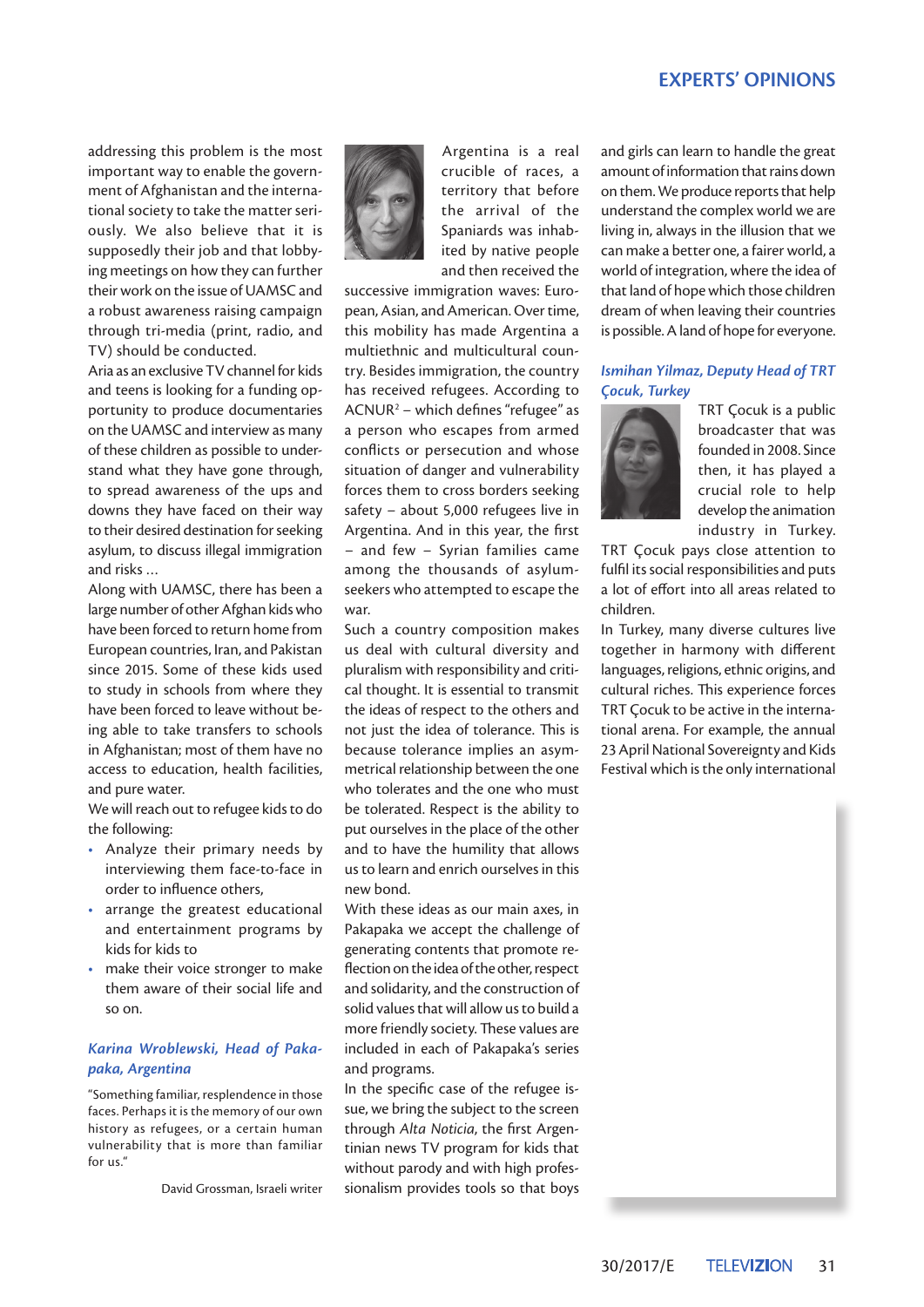# **EXPERTS' OPINIONS**

kids festival in the world. This festival hosts 1,000 children from more than 40 countries.

Currently, Turkey hosts 1.2 million refugee children from Syria, given the fact that Turkey shares 911 kilometres of border with Syria. There has been a dire need to provide proper educational content for the kids living in the refugee camps. For this purpose, TRT Çocuk has published a children's magazine named *TRT Çocuk on Camp* in Arabic since 2015 (Ill. 4). This publication has created considerable awareness in the national media and led to an initiative to build playgrounds for children in the refugee camps which are set up by the state.

TRT Çocuk's efforts for the refugee kids has drawn attention to the necessity of preparing educational materials for those who are taken away from school by war. TRT Çocuk has been working on an online project (including educational videos, games, and other interactive materials in their own language) to support the efforts of the school system which was established by the state at the camps.

TRT Çocuk is dedicated to establishing a strong ground on which all kids from around the world can exercise their natural rights.

## *Jan-Willem Bult, Chief Editor*  **WADADA News for Kids** *and Head of Children, Youth & Media at Free Press Unlimited, the Netherlands*



In 2013, my last year as Creative Head of KRO Youth, I committed myself to the production of a youth documentary and a short film on refugee chil-

dren. I wanted their stories to be seen and heard. At that time already, being in touch with kids everyday taught us that there are real obstacles for those kids to be fully accepted and integrated.

Integration to me is not about refugees and migrants adapting to a country's culture, but starts with a country accepting these refugees. Especially refugee children need to be embraced. They are in their most vulnerable and insecure stage of life. The local peers that they meet can have a positive impact on the refugee child and therefore it is crucial that the peers are well informed.

With the youth documentary *A home for Lydia* (Ill. 5) and the short film *Salam*, produced in 2012 to 2013 for Dutch public television, we provided children with 2 stories from the inside world of refugee children. The films contributed to a better understanding by showing the harsh reality of the life of refugee children in the Netherlands. Now as Head of Children, Youth & Media of Free Press Unlimited I work in over 25 countries. Many of them are young democracies and transition countries with all their complexities and conflicts. In eastern Ukraine, for instance, 1.7 million people had to leave their homes due to the conflict at the Russian border area and are trying to build a new life elsewhere in Ukraine. News about that region and the opinions and stories of the children over

there need to be seen and heard but the mainstream media doesn't provide them. Therefore we have developed a network of currently 20 countries that produce and exchange local *WADADA News for Kids* crossmedia programs. By listening to the stories of children like Lydia, and finding out that she is fed up with moving because she had already lived in 9 different homes, children and adults learn about the perspectives of a generation whose experiences will last a lifetime.

#### *Marney Malabar, Director, Kids TV, TVO, Canada*



By the end of 2016, approximately 25,000 Syrian refugees arrived in Canada with the majority settling in Ontario. TVOKids wanted to ensure our

young audience saw those refugees in a positive light so our in-house production team produced short vignettes profiling different children. In a special program called *Language Ambassadors* we met Ahmed and Lamees (ages 10 and 7) who helped their principal and teachers by acting as translators for Syrian kids and their families.

TVOKids also hosted a "Welcome to Canada Day", where we featured Marcel, a Syrian refugee, who taught himself to play piano using a toy instrument while living in a refugee camp. Today, Marcel is a budding classical pianist. In our *Super Citizens Awards* series, we met Lucas who mounted a "Mitten Tree" at his school and invited students to decorate the tree with mittens, hats, scarves, and other clothing donations to help refugee families adapt to our cold Canadian winters.

Sharing these children's stories helps our audience see the similarities with their own selves and break down barriers of differences. Canada has always been a home to refugees from around the world, including diversity in our programming is nothing new for TVOKids. We continue to work with